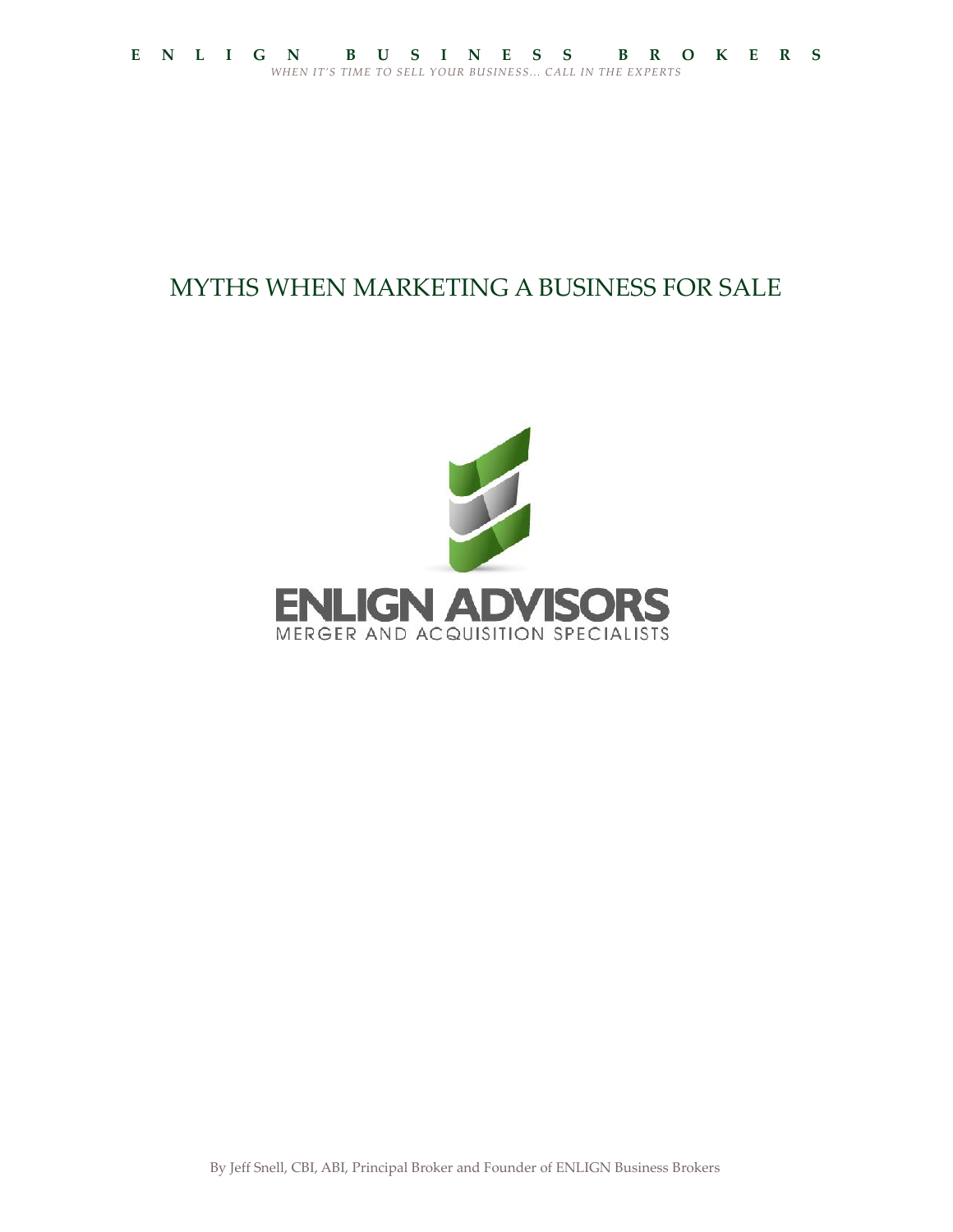# MYTHS WHEN MARKETING A BUSINESS FOR SALE

#### MYTH #1 I know what my business is worth and what it should sell for

Most business owners feel that they have a general idea of what their business is worth. Unfortunately, such 'gut feelings' are often based on incomplete or outdated information and don't take into consideration the myriad of differences between businesses, change in industries, the overall economy, number of similar businesses available for purchase, ease and cost of borrowing and buyer sentiment. Going to market with a large price range or price that isn't substantiated is the first mistake some sellers make. The result is either a sale price below the fair market value or a business that never sells because it's overpriced.

What the seller owes, how much the seller needs, and what the seller 'feels' are not components in calculating the true economic value of a business. A professional valuation takes into consideration all of the relevant financial details of your business and applies the valuation method(s) that are most appropriate for the type and size business. The pricing question can be further complicated by deal structure factors such as high values of inventory, percent of owner financing, non-compete agreements and training/consulting provided by the seller after closing.

Establishing the asking price is one of the most crucial steps towards a successful transaction and a professional business valuation will insure that the highest market value can be achieved in the shortest amount of time.

#### MYTH #2 A competitor will want to buy my business

There are specific circumstances where a competitor is a likely (and sometimes even preferred) buyer. However, for<br>non-public companies what a competitor is buying is rarely<br>what the seller thinks they are selling. When a competitor<br>comes to the table they are generally looking non-public companies what a competitor is buying is rarely what the seller thinks they are selling. When a competitor comes to the table they are generally looking for something specific such as additional geographic coverage, a key employee, a large client – not the general goodwill or trade practices that have made the business successful in the past. Since competitors already know the 'tricks of the trade' it's extremely difficult for them to justify a higher price (multiple) based on that expertise.



When competitors hear you're for sale most see blood in the water and will be looking for a fire sale - or worse talking to your clients, vendors and bank. Confidentiality is key during the marketing phase and alerting competitors can be the most risky contact that a seller can make.

If a strategic acquisition by a competitor is desired an intermediary should be used to insure confidentiality.

#### MYTH #3 The more people that know my business is for sale the better

Selling a business is not like selling a product or service. You can only accommodate one buyer and assuming the business was fairly priced initially bidding wars more often result in both potential buyers walking. Letting everyone know that your business is for sale can also lead to other problems such as employee retention, uneasy customers,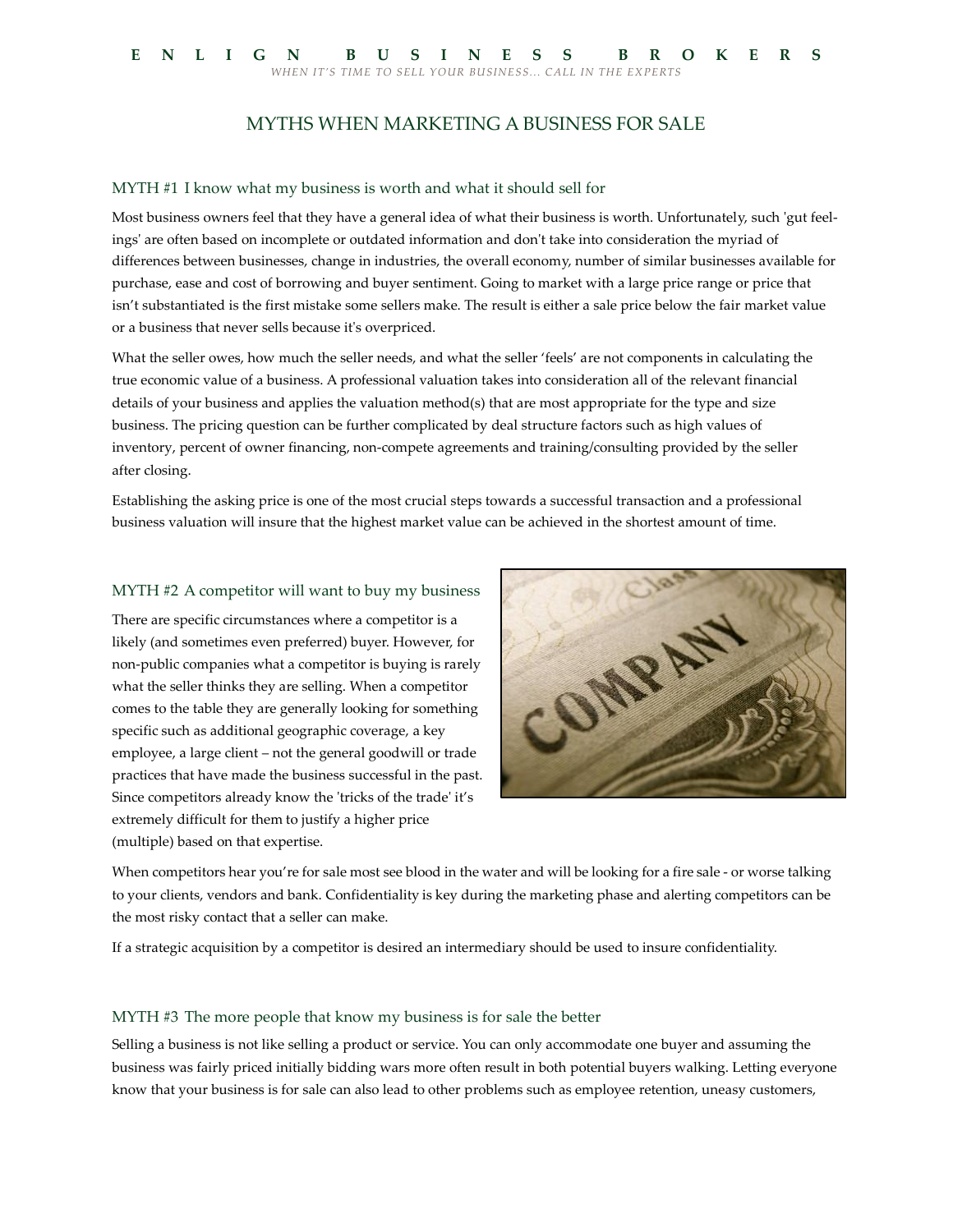nervous vendors and recently turned conservative bankers - all which can negatively impact the companies ability to operate, thereby decreasing its value and diminishing the chances of a successful transaction.

Selling a business is a job for a sniper, not an artillery unit. Make sure that you have non-disclosure or confidentiality agreements signed by prospective buyers before allowing your broker to provide any confidential information. An experienced business broker should be able to minimize the risks associated with sharing confidential data.

# MYTH #4 I can sell my business on my own [I don't need advisors]

"I've built this business by the sweat of my brow starting with nothing. I've proven I can build and run a successful business for years and I can certainly sell it. After all, I know more about my business than anyone". If you're like most business owners your already working more hours than you'd like. Assuming you have the expertise and the time to simultaneously properly market a business, identify and qualify potential buyers, prepare financial statements and produce a buyer package, show the business, coordinate with attorneys and accountants on closing documents and negotiate all the terms and conditions the time required will consume many hours and will come at the cost of operating the business.

Having a CPA review your financials limits the potential that the deal will fall apart during due diligence or lead to a dispute after closing. Using an Attorney to draft the closing documents and financing agreements minimizes the chance that what you thought you agreed to is different than what was actually signed. There are also confidentiality issues that cannot easily be addressed when representing your own company and no 'fall back' position when negotiations or the documentation process hits a rough patch (and it usually does at some point). Having a qualified business broker working on your behalf also provides a buffer.

In the end, a professional broker will more than pay their own fees by insuring the business is properly valued, ex pertly marketed and taken all the way through closing while consuming as little of your time as possible. The result is a higher final closing price, faster time to closing, less time taken away from operating the business, a smoother negotiation process, more complete documentation and a higher likelihood of selling – not to mention the piece of mind from knowing you didn't leave money on the table or overlook important details during the process.

# MYTH #5 A real estate agent is qualified to list and sell a business

Even if real property (commercial real estate) is being transferred with the business, real estate agents, unless also certified as Business Intermediaries [CBI's], have different skills than those required to market and successfully sell a business. Conversely, most business brokers (unless also licensed real estate agents) shouldn't try to sell real estate – unless they want it to take longer and sell for less!

Just because real estate professionals and business brokers earn their income in a similar manner (commissions at closing) does NOT mean the job, responsibilities, or training are even remotely similar. Remember that you are engaged in the sale of a business that happens to include real estate and not the opposite. Additionally, it's likely that the business buyer will acquire the real estate to minimize business interruptions and insure a smooth transition. The buyer of the commercial property is almost 100% the buyer of the business so the commercial property being ancillary to the business acquisition does not require marketing.

Choose the right tool for the job – when selling a business it's a business broker and the business broker will retain a real estate broker on your behalf (if not licensed themselves).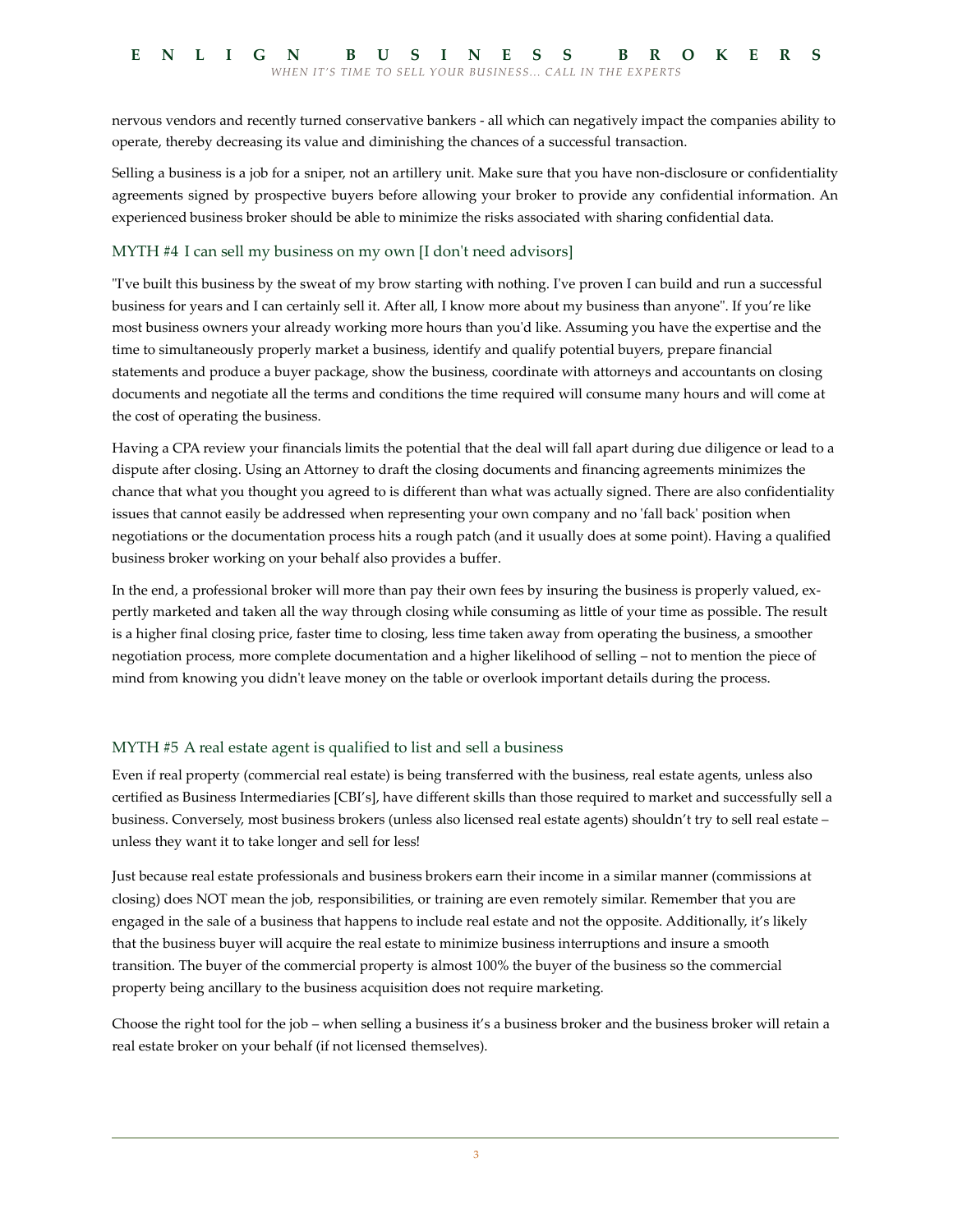# MYTH #6 Throwing out a crazy high price and seeing what happens sometimes works

Listing your business at a price that can't be justified is a long road to "nowhereville". Business buyers research industries, similar businesses and perform extensive due diligence. Banks do the same before approving financing. A seller that thinks they can close a deal at a 'crazy high' unsubstantiated valuation is either inviting an offer from an uneducated buyer (which will ultimately fall apart) or undertaking an exercise that will consume a lot of time and effort without eliciting a qualified offer to purchase.

Most damaging however is that by out pricing the market to the limited number of qualified buyers in your industry, geographic region, and size range you have created a negative first impression that when/if the business is relisted at an appropriate market price the bad taste still lingers. "Going fishing" to see if you "get a bite" at a 'crazy money' price is a terrible strategy that involves a high degree of risk and opportunity cost.

# MYTH #7 My business is ready for sale (I can sell my business anytime)

While we have seen a few business owners who were well prepared and had been planning to sell their business for many years, most sellers wake up one day without having thought much about the hundreds of details involved in such an undertaking. Every detail must be evaluated from a potential buyer's perspective and explanations (if not changes to certain aspects of the business) must be addressed.

If you're a proactive planner, consider engaging a



broker that offers planning services, buy a book, get a professional appraisal (which has value to you even if you're not ready to sell right away) or research how you can best manage and operate your business in advance of a planned sale. If you're ready to sell now find an experienced professional advisor who can explain the process and what's required so that your expectations are realistic and you understand the typical timelines. Planning is crucial to maximizing the economic value of the business and it takes time.

## MYTH #8 I won't have to owner finance any part of the selling price

Get prepared for accepting a component of seller (or owner) financing. Buyers almost universally expect and receive a portion of seller financing. A seller who is unwilling to carry some of the sales price for typically 5 years significantly reduces the likelihood of selling. Buyers look at owner financing as a safety net or additional assurance that the business is as it was represented prior to the sale. Additionally, Buyers seeking SBA Guarantees will be required to have a component of Seller financing in most cases. Ten to twenty percent is typical, but there are ways to re- duce the amount without compromising the overall selling price or discouraging the buyer.

## MYTH #9 Now is (is not) the time to sell the business

The truth is that timing is everything, but your business goals will dictate when the right time to sell presents itself. The average time to properly value, market, identify a qualified buyer, perform due diligence and close averages about 12 months - further ahead than most business owners are focused.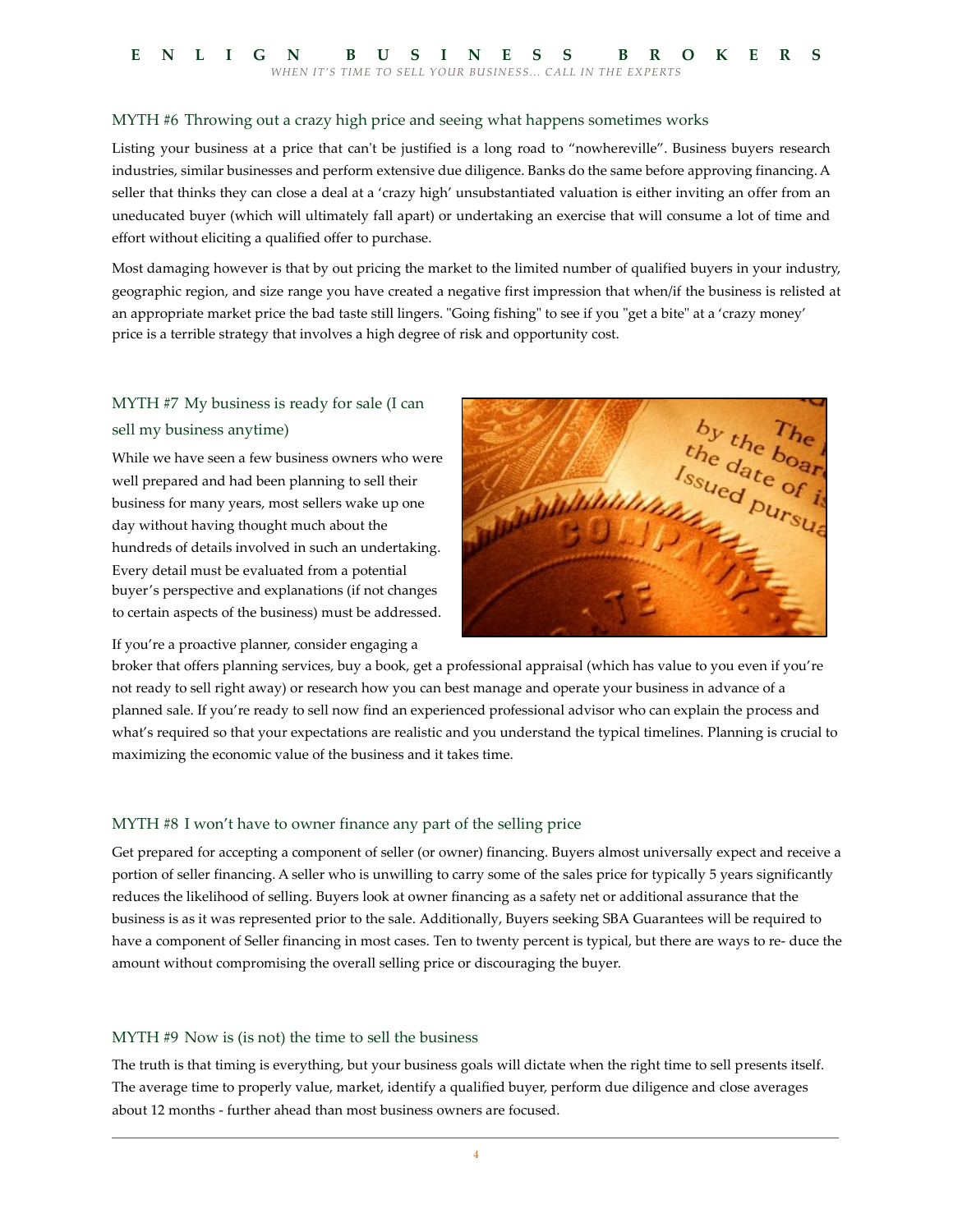It's a fact that a business is worth the most when the owner is probably least likely to be considering selling (when business is booming) and worth the least and hardest to sell when selling seems like the best exit (when times are tough or external forces are driving the sale). It's much easier (and more profitable) to sell when times are good, but a business broker can insure that you receive the highest fair market value possible regardless of which situation your facing.

## MYTH #10 No one will buy my business because it can't survive without me [I AM the business]

While this is certainly true in some situations there are many small (even "one man shows") that are marketed and sold every year. Most business owners at some point feel that they themselves are the glue that holds the business together and without them there every moment the entire operation would collapse. Rarely however is this true.

If you are a small business and have created intellectual property, built a recurring client base, have transferable skills and/or a business that can be relocated speaking with a business broker will help determine if your business is marketable.

## MYTH #11 I can't afford to sell the business

Many business owners haven't calculated what selling their business could do for them financially. As an example, one business owner had a business professionally appraised at \$1,000,000US and he paid himself \$60,000US per year which was well below market for his skills and position. The owner was able to sell the business netting approximately \$600,000 after taxes and commissions (for the purposes of this example no tax planning is considered). He then invested the money expecting to earn 11% (the 20 year average return for the DOW) which equals \$66,000 per year (\$6,000 more – a 10% raise over what he was taking as a salary when working!) Ultimately, the buyer offered to retain the seller as CEO at \$150,000 per year for two years. The impact on annual cash flow for those two years was a whopping 360% increase to \$216,000.00.

## MYTH #12 There are lots of buyers for my business

The reality is that the sale of a business is a fairly rare occurrence. Approximately 20% of all small and medium businesses are for sale at any given time, but only a small fraction of them sell per year. Most people will buy many cars - even several houses in their lifetime, but very few will buy even one business.

These facts coupled with the large investment required make it important to insure that the transaction is handled properly. For a potential business owner the 'largest investment they'll ever make' isn't likely to be their home - it's their business and the payoff comes when that business is sold.

Buyers come in many different flavors, use different methods to determine value and have different expectations. Because much of the process is subjective, having advisors that can assist you with the process can make the difference between an exotic vacation in the islands to celebrate the sale and a deal that fell apart at the closing table.

## MYTH #13 Business brokers charge too much and they are all the same anyway

In the United States, approximately 250,000 businesses sell per year with the assistance of a business broker. The costs to engage a broker to market your business vary minimally and research should be done to insure that you're being